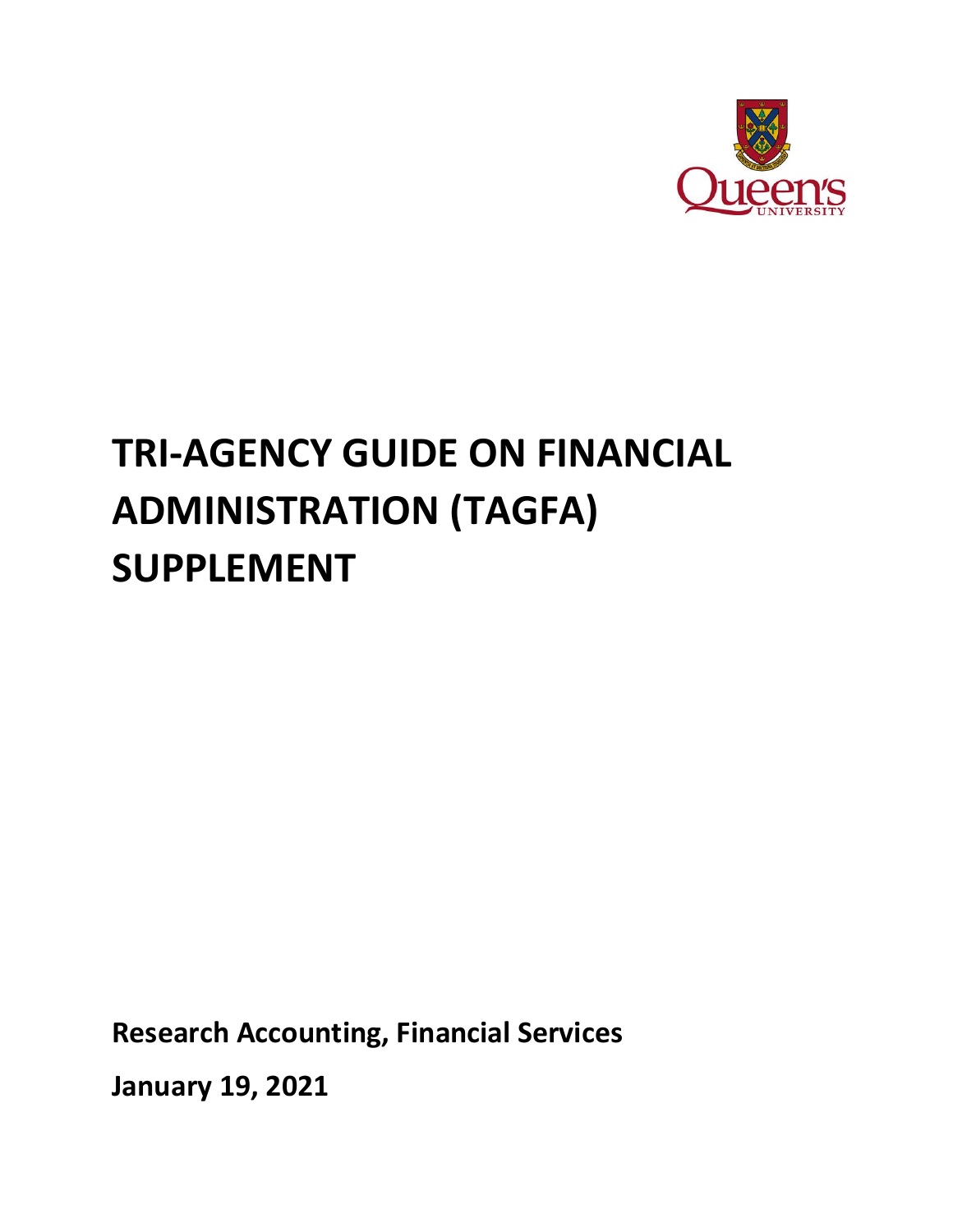## **BACKGROUND**

The Canadian Institutes of Health Research (CIHR), the Natural Sciences and Engineering Research Council of Canada (NSERC), and the Social Sciences and Humanities Research Council of Canada (SSHRC), collectively referred to as the "Tri-Agencies", implemented the new [Tri-](https://www.nserc-crsng.gc.ca/InterAgency-Interorganismes/TAFA-AFTO/guide-guide_eng.asp)[Agency Guide on Financial Administration,](https://www.nserc-crsng.gc.ca/InterAgency-Interorganismes/TAFA-AFTO/guide-guide_eng.asp) "TAGFA" in order to provide administering institutions with comprehensive resources, including principles and directives that govern postaward administration of grants funded by the Tri-Agencies.

The new TAGFA is less prescriptive and takes a **principles based approach** for evaluating research expenditures for eligibility vs. the previous guide, which provided a listing of expenses by eligible vs. ineligible categories.If the TAGFA is silent on a specific subject, the administering institution's policies and procedures will be applied. While the TAGFA became effective April 1, 2020, institutions were able to refer to the previous guide, until compliant with the new guide. Queen's University will begin referring to the new TAGFA effective April 1, 2021.

The **Tri-Agency Guide on Financial Administration (TAGFA) Supplement** is a reference for Queen's University Principal Investigators and research administration staff to assist in interpreting compliance requirements for Tri-Agency funded grants. The **TAGFA Supplement** is a reference to, and not a replacement of the TAGFA, Tri-Agency program/funding opportunity specific literature, Tri-Agency agreements and policies, or institutional policies, procedures and guidelines.

The **TAGFA Supplement** summarizes the key sections of the TAGFA and provides specific guidance on Tri-Agency research expenditures, which may or may not be captured in Queen's University policies and procedures.

## **COMPLIANCE PLAN**

The following steps were taken in order to ensure Queen's University is compliant with the new TAGFA as of April 1, 2021:

1) **GAP Analysis:** The TAGFA Working Group, "WG" was formed in early 2020, with representation from various units across campus who are part of the Queen's research community. The WG completed a Gap Analysis of various research expenditure categories, to assess if there were any gaps between the new guide and the previous guide, and to determine if there were institutional policies or procedures in place that provide a framework for filling those gaps and provide appropriate guidelines on expense eligibility. In cases where gaps were found to exist, the WG provided recommendations on additional guidance that was needed to comply with the new guide. The WG also provided recommendations on an *internal dispute resolution process* for Tri-Agency funded research expenditures.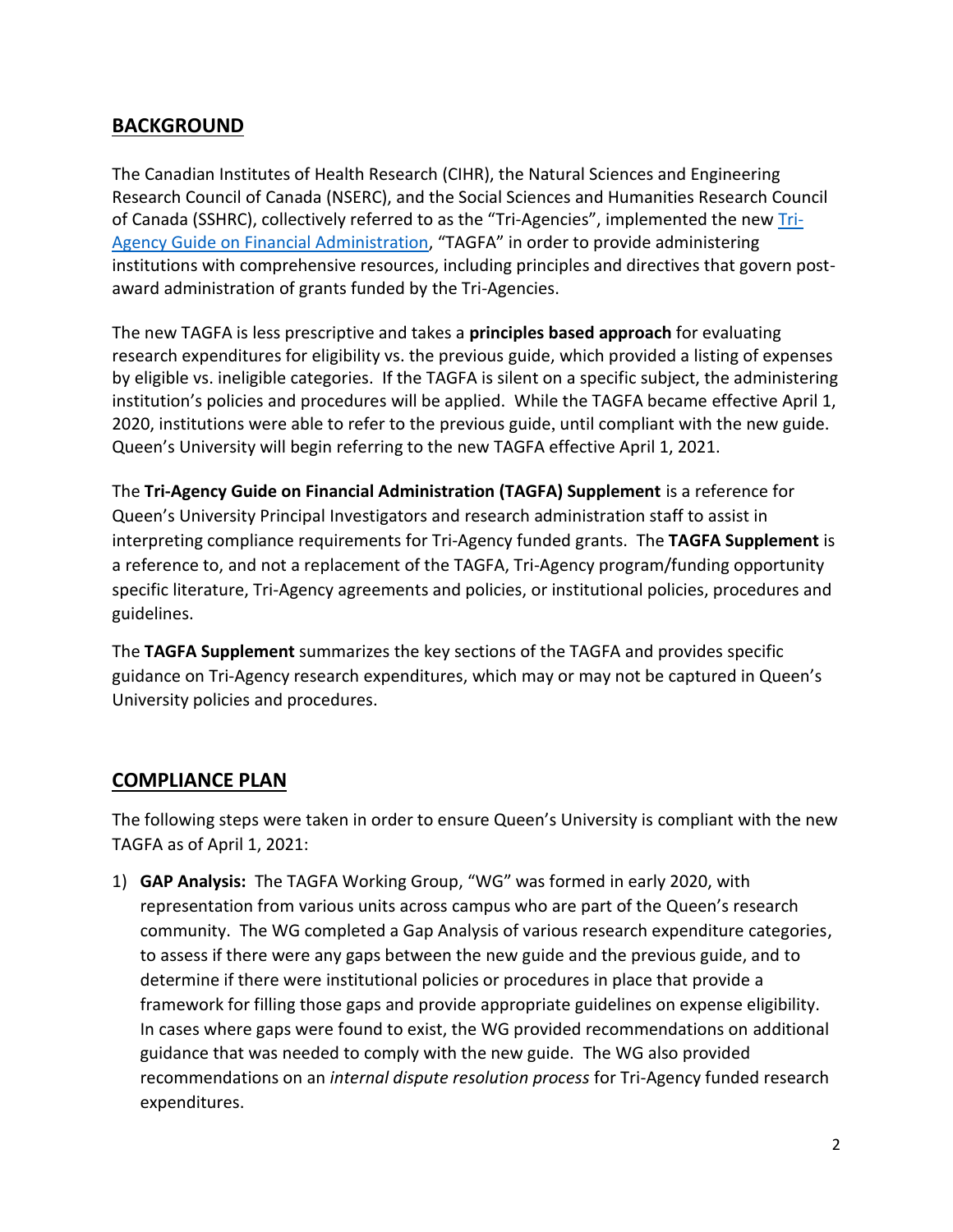- 2) A review of **General Administration** topics (e.g. Expense Authorization, Transfer of Funds, etc.) was completed by representatives of Research Accounting (Financial Services) and University Research Services (VP Research) to ensure institutional policies or procedures are in place to meet the requirements outlined in the TAGFA. The review concluded there were no areas of concern for these items.
- 3) While many of the expenditure types reviewed as part of the Gap Analysis were addressed in various institutional policies and procedures, for those that were not referenced, in some cases the WG assessed these would be dealt with on a case by case basis, while some recommendations indicated that additional guidance may be needed for certain research expenditure types. The **TAGFA Supplement** has been created to provide this additional guidance on expense eligibility for Tri-Agency funded grants.
- 4) A number of training materials and resources have been created to help provide guidance on interpreting eligibility and compliance requirements per the TAGFA, including:
	- **[Tri-Agency Projects: Quick Reference Guide to Expense Eligibility](#page-6-0)**
	- **[Tri-Agency Expense Eligibility Evaluation Request Form](https://queensuca-my.sharepoint.com/:w:/g/personal/montesan_queensu_ca/EZpryUBeVXVEl36SkzStupABSUuRk9WHD-jJIT0ZkNPeBg?e=ZAMCHx)**
	- **[TAGFA FAQs](https://queensuca-my.sharepoint.com/:b:/g/personal/montesan_queensu_ca/EdEQ5ViC1KJKt3A0VMDLxWsBAlysOJrobN1PQpVwKY2g7w?e=aa2o0H)**
- 5) Training sessions were provided to members of the Queen's research community to provide guidance on interpreting the new TAGFA.
- 6) A section of the [Financial Services](https://www.queensu.ca/financialservices/researchers) website has been dedicated to provide information and guidance on the new TAGFA.

#### **ORDER OF PRECEDENCE**

The following is the order of precedence and interpretation, applicable to Tri-Agency funded grants:

- the [Agreement on the Administration of Agency Grants and Awards by Research](http://www.science.gc.ca/eic/site/063.nsf/eng/h_56B87BE5.html?OpenDocument)  **[Institutions](http://www.science.gc.ca/eic/site/063.nsf/eng/h_56B87BE5.html?OpenDocument)**
- Tri-Agency program/funding opportunity specific literature
- Any relevant agency agreements with grant recipients and/or administering institutions, if applicable
- the [TAGFA](https://www.nserc-crsng.gc.ca/InterAgency-Interorganismes/TAFA-AFTO/guide-guide_eng.asp#3)
- The TAGFA Supplement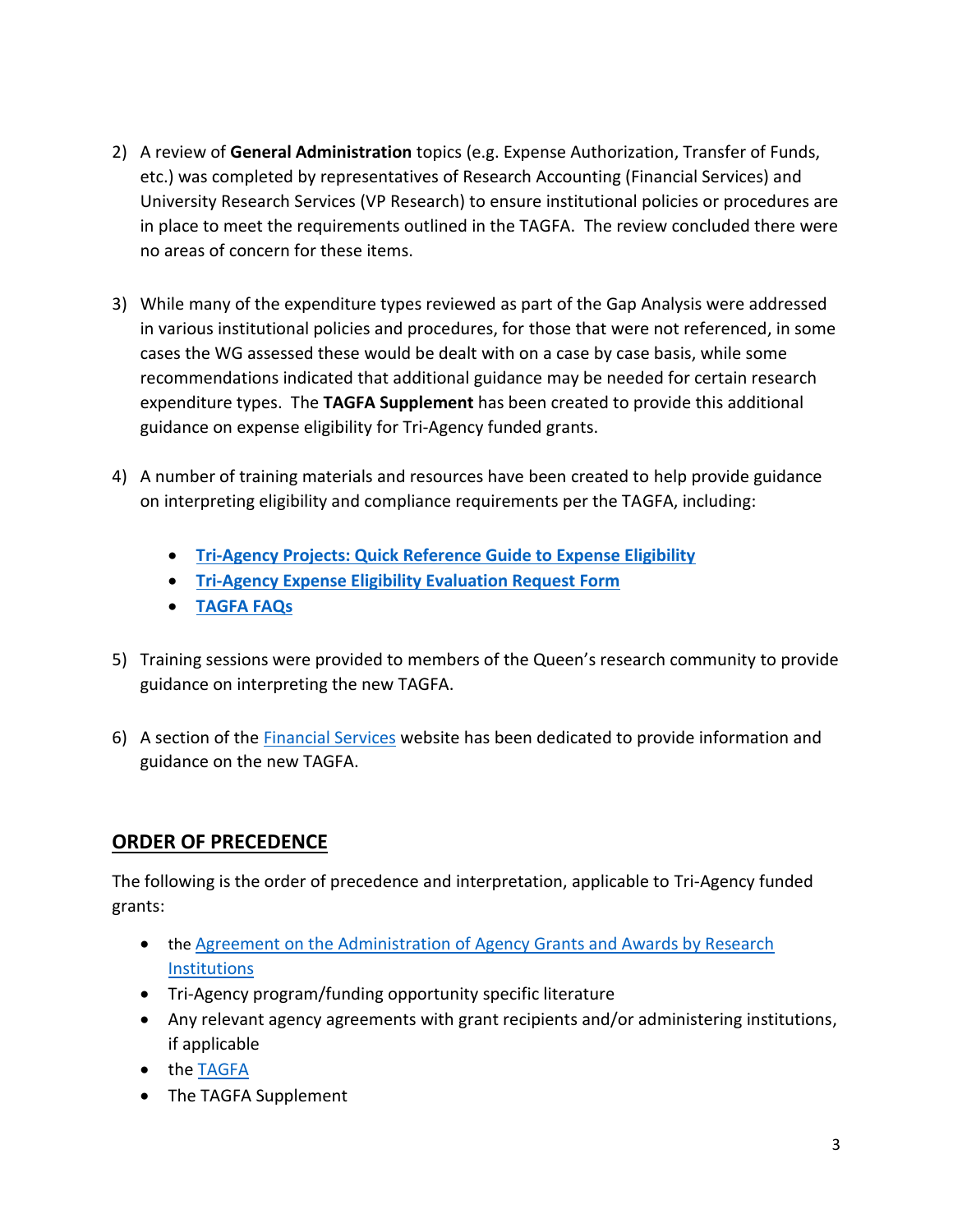Queen's University Policies and Procedures

In the presence of both agency and institutional policies, the agency policy prevails, however the grant recipient must also comply with applicable institutional requirements. If the TAGFA is silent on a specific subject, institutional pronouncements will apply.

# **FINANCIAL MONITORING**

The Tri-Agencies will periodically review administering institutions and their use and administration of grant funds to assess the effectiveness of policies, procedures, systems, and internal controls, and to ensure compliance with relevant agency requirements.

Compliance with the TAGFA is a condition of applying, holding or administering agency grant funds.

# **EQUITY, DIVERSITY AND INCLUSION (EDI):**

Queen's University is responsible for recognizing the importance of equity, diversity and inclusion (EDI) in its relevant policies and procedures as stated in the [Agreement on the](http://www.science.gc.ca/eic/site/063.nsf/eng/h_56B87BE5.html?OpenDocument)  [Administration of Agency Grants and Awards by Research Institutions.](http://www.science.gc.ca/eic/site/063.nsf/eng/h_56B87BE5.html?OpenDocument) Grant recipients are responsible for adhering to EDI policies and procedures when carrying out their grant activities and responsibilities, in accordance with both the Tri-[Agency's EDI policies and procedures](https://www.nserc-crsng.gc.ca/NSERC-CRSNG/EDI-EDI/Action-Plan_Plan-dAction_eng.asp) as well as [Queen's University policies and procedures](https://www.queensu.ca/inclusive/content/equity-diversity-and-anti-racism).

# **ROLES AND RESPONSIBILITIES**

The **Agencies'** roles and responsibilities are outlined in the [Agreement on the Administration of](http://www.science.gc.ca/default.asp?lang=En&n=56B87BE5-1)  [Agency Grants and Awards by Research Institutions](http://www.science.gc.ca/default.asp?lang=En&n=56B87BE5-1) and the [TAGFA,](https://www.nserc-crsng.gc.ca/InterAgency-Interorganismes/TAFA-AFTO/guide-guide_eng.asp#9) the program/funding opportunity literature and any relevant agency agreements (if applicable), outlined as follows:

- Set out the general terms and conditions governing the administration of grants by the institution
- Communicate and consult with the institution on the introduction of new policies or changes to existing policies that may have a significant impact on the institution, to the extent reasonably possible
- Make funds available to grant recipients in a timely manner
- Conduct periodic reviews of the use and administration of grant funds
- Oversee approval of changes to grant administration that have financial implications for the Agency
- Terminate a grant when agency requirements can no longer be met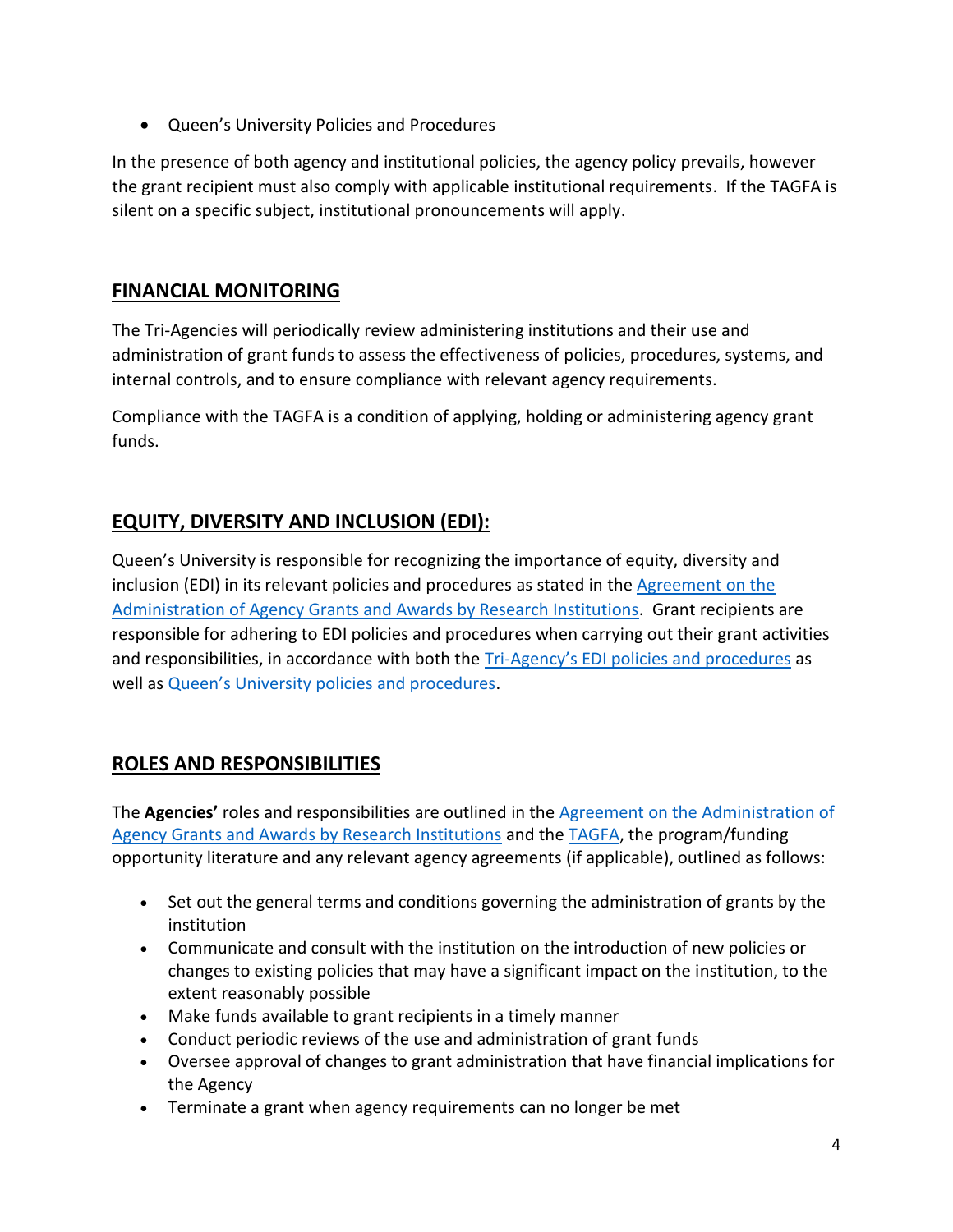**Administering institutions'** roles and responsibilities are outlined in the [Agreement on the](http://www.science.gc.ca/default.asp?lang=En&n=56B87BE5-1)  [Administration of Agency Grants and Awards by Research Institutions,](http://www.science.gc.ca/default.asp?lang=En&n=56B87BE5-1) the program/funding opportunity literature, any relevant agency agreements (if applicable), and the [TAGFA,](https://www.nserc-crsng.gc.ca/InterAgency-Interorganismes/TAFA-AFTO/guide-guide_eng.asp) outlined as follows:

- Develop and implement effective policies, administrative systems, procedures and controls to ensure that all activities funded by an agency are conducted in compliance with legislated requirements, agency policies and procedures and other grant funding agreements
- Monitor the eligibility of its recipients throughout the term of the grant and advise the relevant agency immediately of any change in the eligibility status of an applicant or recipient
- Withhold or withdraw approval of expenditures that contravene an agency or institutional policy or the terms and conditions of the grant
- Provide training on the institution's policies and practices with respect to the Agencies' grant administration
- Provide adequate physical and organizational infrastructure for the conduct of research, research training and other funded activities
- Oversee and submit grant amendment requests to the relevant agency
- Keep complete and accurate records and report on the use of agency funding, including verifiable audit trails with complete supporting documentation for each transaction, for at least 7 years; report annually on the use of the grant funds

**Grant recipients' and any delegates'** roles and responsibilities are outlined in the program/funding opportunity literature, any relevant agency agreements (if applicable) and the [TAGFA,](https://www.nserc-crsng.gc.ca/InterAgency-Interorganismes/TAFA-AFTO/guide-guide_eng.asp#9) outlined as follows:

- Conduct their research in a manner that adheres to the Tri-Agency Framework: [Responsible Conduct of Research \(2016\)](http://www.rcr.ethics.gc.ca/eng/framework-cadre.html)
- Hold the authority to use the grant funds in accordance with the Agencies' principles and directives as outlined in this guide
- Delegate to others their authority to use the grant funds (grant recipient only)
- Authorize grant expenditures and any charges or adjustments made to the grant recipient's grant account (grant recipient or duly delegated individual only)

# **TAGFA PRINCIPLES**

The four key **principles** in the TAGFA indicate that grant expenditures must:

- Contribute to the [direct costs](https://www.nserc-crsng.gc.ca/InterAgency-Interorganismes/TAFA-AFTO/guide-guide_eng.asp#a-a8) of the research activities for which the funds were awarded, with benefits directly attributable to the grant
- Not be provided by the administering institution to their [research personnel](https://www.nserc-crsng.gc.ca/InterAgency-Interorganismes/TAFA-AFTO/guide-guide_eng.asp#a-a28)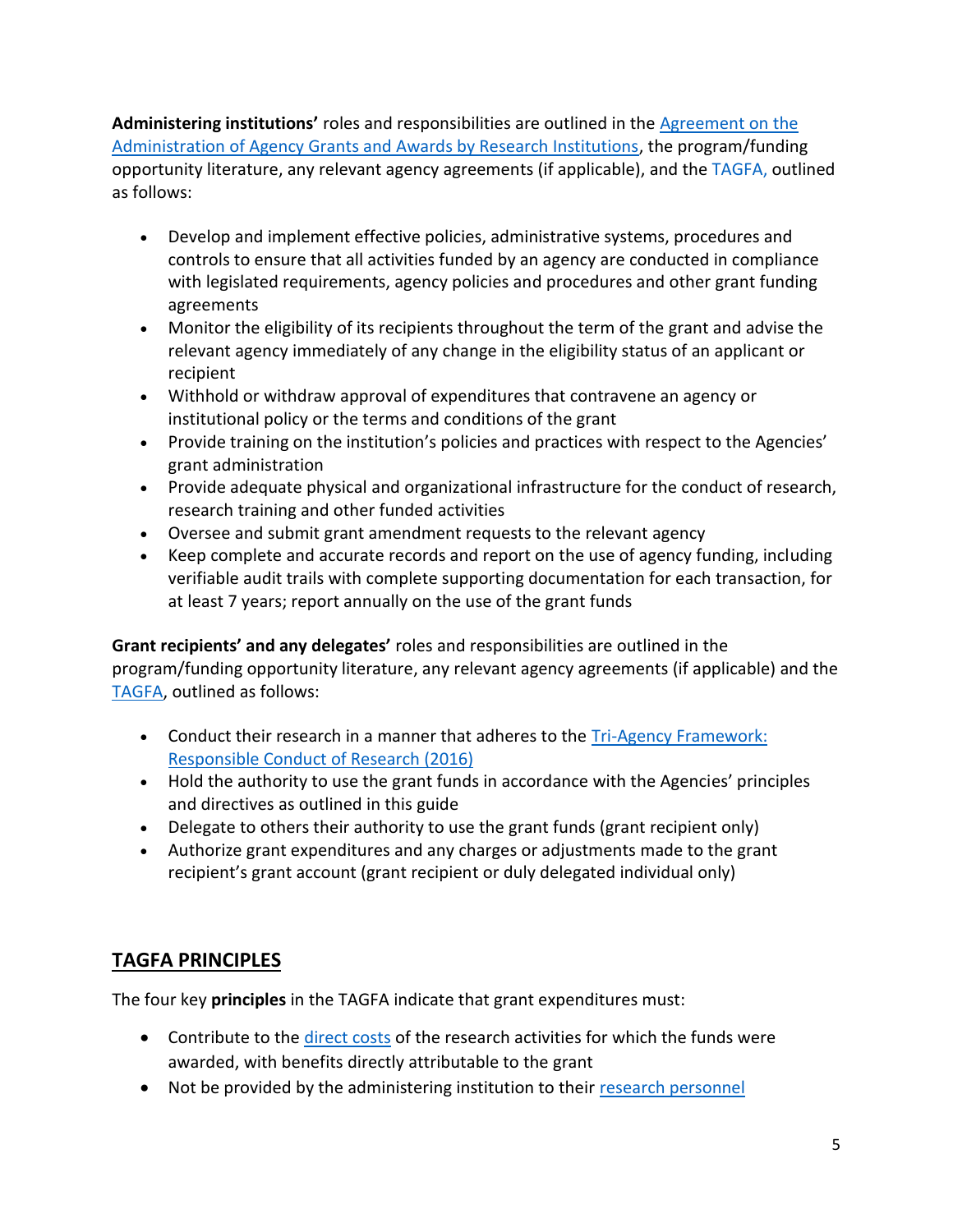- Be [effective and economical](https://www.nserc-crsng.gc.ca/InterAgency-Interorganismes/TAFA-AFTO/guide-guide_eng.asp#a-a10)
- Not result in [personal gain](https://www.nserc-crsng.gc.ca/InterAgency-Interorganismes/TAFA-AFTO/guide-guide_eng.asp#a-a25) for members of the research team

#### **TAGFA DIRECTIVES**

The TAGFA includes **directives** (mandatory requirements) for the following research expenditure categories. The directives provide a framework for administering institutions and grant recipients, in order to ensure sound judgement and due diligence is exercised concerning the use of agency grant funds:

- 1) Employment and Compensation expenditures
- 2) Goods and Services expenditures
- 3) Travel and travel-related subsistence expenditures
- 4) Hospitality expenditures
- 5) Gifts, Honoraria, and Incentives expenditures

Grant recipients and authorized delegate(s) are responsible for authorizing expenditures charged to agency grant funds, ensuring expenses are eligible in accordance with the [Agreement on the Administration of Agency Grants and Awards by Research Institutions,](http://www.science.gc.ca/eic/site/063.nsf/eng/h_56B87BE5.html?OpenDocument) program/funding opportunity literature, any relevant agency agreements (if applicable), the [TAGFA,](https://www.nserc-crsng.gc.ca/InterAgency-Interorganismes/TAFA-AFTO/guide-guide_eng.asp#3) the **TAGFA Supplement** and institutional policies and procedures. Research expenditures must be documented and supported, as required by the administering institution's policies and procedures.

If the approver of an expenditure considers the grant related purpose unclear, a justification should be obtained from the grant recipient.

Adjustments made to grant projects with respect to expenses, require documentation justifying the adjustment, as well as the appropriate authorization from the grant recipient or an authorized delegate.

All supporting documentation must be kept for a minimum of 7 years.

## **HOW TO DETERMINE IF A TRI-AGENCY RESEARCH EXPENDITURE IS ELIGIBLE**

*In general*, expenditures that were eligible under the previous guide will likely continue to be eligible under the [new guide,](https://www.nserc-crsng.gc.ca/InterAgency-Interorganismes/TAFA-AFTO/guide-guide_eng.asp) provided they abide by the principles and directives on the appropriate use of grant funds outlined in the new guide, and are in accordance with *Queen's* [University policies and procedures.](https://www.queensu.ca/secretariat/policies)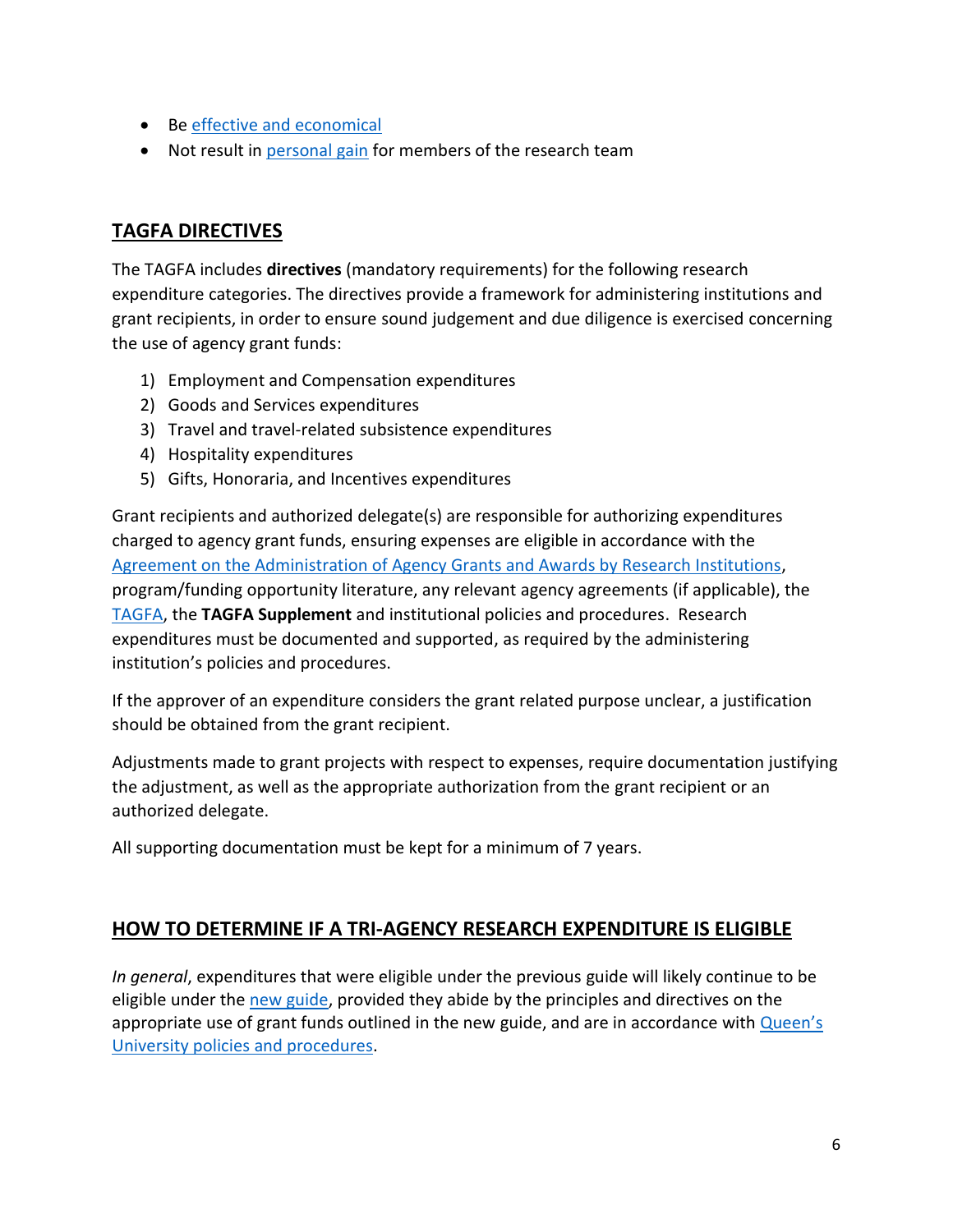The following are research expense details by directive, applicable to Tri-Agency funded grants. Expenses listed are not exhaustive and have been provided for general guidance.

If you are unsure whether an expense is eligible on a Tri-Agency grant, refer to the **[Tri-Agency](#page-6-0)  [Projects: Quick Reference Guide to Expense Eligibility](#page-6-0)**. If the expense in question is not listed, you may submit a completed **[Tri-Agency Expense Eligibility Evaluation Request Form](https://queensuca-my.sharepoint.com/:w:/g/personal/montesan_queensu_ca/EZpryUBeVXVEl36SkzStupABSUuRk9WHD-jJIT0ZkNPeBg?e=sA0K3M)** to [research.accounting@queensu.ca](mailto:research.accounting@queensu.ca) to request a ruling on a research expense.

#### <span id="page-6-0"></span>**Tri-Agency Projects: Quick Reference Guide to Expense Eligibility**

| <b>Employment and Compensation - Eligible</b>         | <b>Employment and Compensation - Non-Eligible</b>    |
|-------------------------------------------------------|------------------------------------------------------|
| √ Payments to eligible Research Personnel             | X Payments to grant recipients, or those who can     |
| √ Student Salaries/Stipends (related to research)     | hold Tri-Agency funding                              |
| √ Payments to Post-Doctoral Fellows                   | X Management and Administrative charges and          |
| √ Payments to Visiting Researchers                    | fees                                                 |
| √ Recruitment costs for research personnel            |                                                      |
| √ Federal employer compliance fees                    |                                                      |
| <b>Goods and Services - Eligible</b>                  | <b>Goods and Services - Non-Eligible</b>             |
| √ Consulting/Subcontracting/Professional fees         | X Construction, renovation or rental of laboratories |
| √ Computers/Tablets/Printers required for research    | X Telephone connection, rental costs or voice mail   |
| √ Specialized software for research                   | X Office furniture                                   |
| $V$ Lab supplies                                      | X Home internet costs                                |
| √ Office supplies required for research               | X Regular clothing                                   |
| V Research equipment, freight and brokerage costs     | X Education-related costs (e.g. tuition or thesis    |
| V Maintenance, operating, warranty costs for          | related)                                             |
| research equipment                                    | X Costs of moving a lab                              |
| √ Staff training to utilize specialized research      | X Space rentals                                      |
| equipment                                             | X Insurance costs for equipment and research         |
| √ Cell phones/smartphones/devices required for        | vehicles                                             |
| research                                              | X Regulatory compliance costs (e.g. ethical review,  |
| V Research dissemination costs                        | biohazard, radiation safety)                         |
| V Books and periodicals required for research (not    | X Patent costs                                       |
| provided by institution)                              | X Indirect costs                                     |
| V Membership fees for professional associations or    | X Late fees                                          |
| scientific societies                                  |                                                      |
| V Safe disposal of waste                              |                                                      |
| Travel and Travel-Related Subsistence - Eligible      | Travel and Travel-Related Subsistence - Non-         |
| √ Travel costs (most economical)                      | <b>Eligible</b>                                      |
| √ Meals and non-alcoholic beverages                   | X Commuting costs between residence and place of     |
| V Seat selection charge (with adequate justification) | employment, or between two places of                 |
| √ Travel cancellation insurance                       | employment                                           |
| V Entry visa fees, immunizations, baggage fees        | X Passports and immigration fees                     |
| √ Collaborators' travel and subsistence expenses      | X Costs associated with thesis examination/defence   |
| (must relate to research planning or dissemination)   | X Reimbursement for airfare purchased with           |
| √ Relocation costs for eligible research personnel    | frequent flyer points                                |
| √ One round trip ticket between home and              |                                                      |
| sabbatical location                                   |                                                      |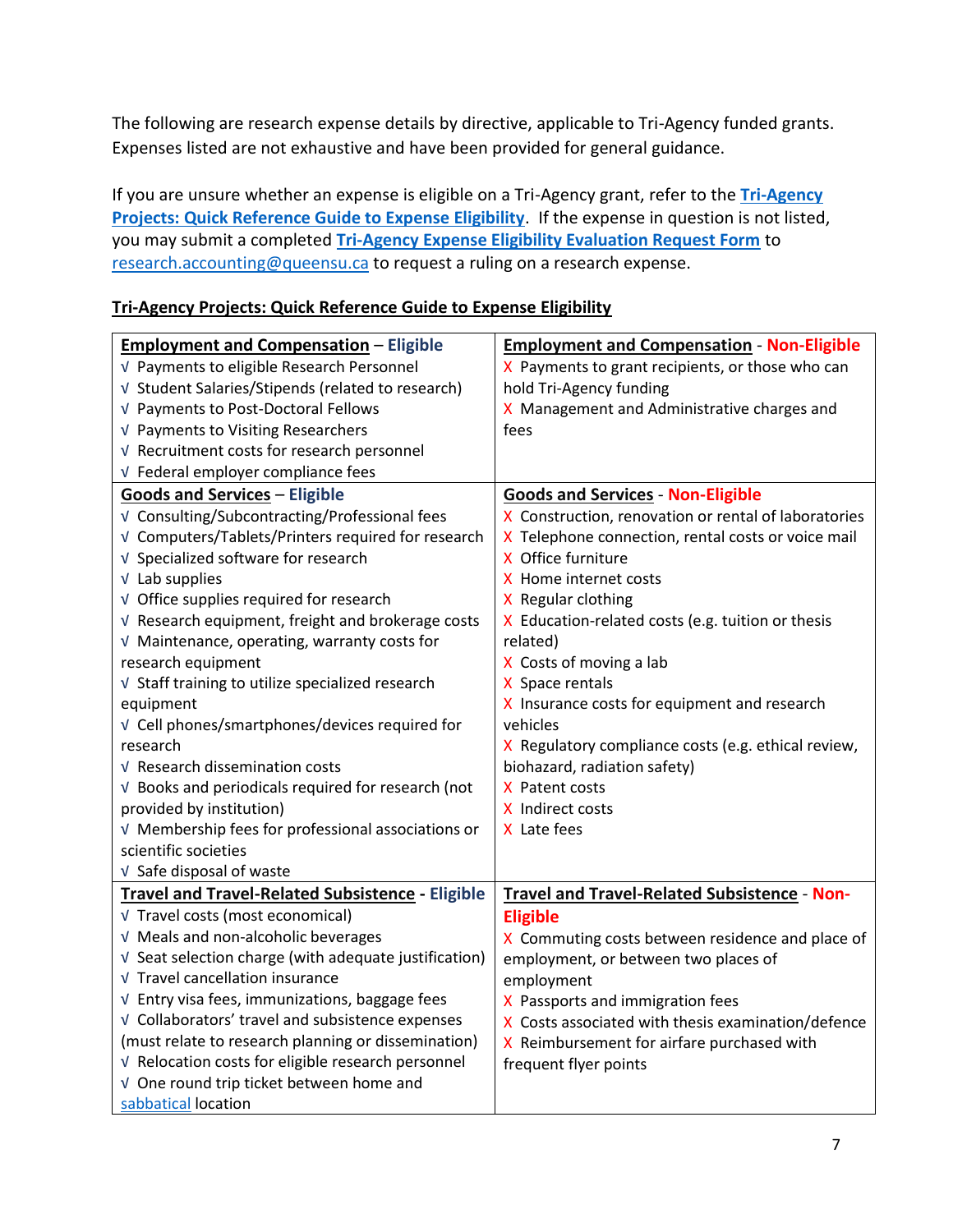| √ Transportation costs to move research                     | X Cost of transporting personnel to/from a            |
|-------------------------------------------------------------|-------------------------------------------------------|
| equipment/materials to/from sabbatical location             | grantee's sabbatical location for supervisory or      |
| √ Direct research expenses related to field work            | academic purposes                                     |
| √ Travel costs to attend research conferences               | X Living expenses for research leaves (subsistence    |
| V Dependent care (specific criteria must be met)            | and accommodation costs)                              |
|                                                             | X Alcoholic beverages                                 |
| Hospitality – Eligible                                      | <b>Hospitality - Non-Eligible</b>                     |
| $\sqrt{ }$ Hospitality costs for meetings involving grantee | X Food/drink purchases for meetings with Queen's      |
| and external attendees for networking purposes              | faculty, staff or students                            |
| $\sqrt{}$ Gratuities (not to exceed 20%)                    | X Alcohol and entertainment costs                     |
|                                                             | X Staff awards, recognition, retreats                 |
| <b>Gifts, Honoraria and Incentives - Eligible</b>           | <b>Gifts, Honoraria and Incentives - Non-Eligible</b> |
| √ Payments/gifts to Research Study Participants             | X Gifts to Queen's faculty, staff or students         |
| (e.g. subject payments)                                     |                                                       |
| √ Honoraria paid to guest speakers                          |                                                       |

#### **Additional Considerations:**

#### <span id="page-7-1"></span>**Dependent Care**

In situations where the claimant incurs expenses above and beyond the usual costs of dependent care, as a direct result of business travel, costs may be reimbursed using a Tri-Agency funded research project. A dependent is a person who resides with the traveller on a full-time basis and relies on the traveller as the primary caregiver (e.g. a child or parent). In these situations, the claimant may be reimbursed for actual costs up to a daily maximum of \$75/day, which must be supported by receipts. For all other externally funded research projects, the determination for these expenses will be made based on the funder's spending guidelines.

#### <span id="page-7-2"></span>**Gifts**

Gifts may be eligible expenses on Tri-Agency funded projects if specific criteria is met, and will be determined on a case-by-case basis. For example, gifts may be deemed eligible if offered to establish or facilitate relationships with individuals or groups who are involved in research activity as participants or as research partners or contributors when prescribed by cultural heritage, established traditions or as a formal courtesy.

#### **Office Supplies**

Whereas previously office supplies charged to Tri-Agency grants required specific justification, going forward, the assumption will be made that these supplies are required and directly attributable to the grant being charged.

#### <span id="page-7-0"></span>**Sabbatical Leave Expenses**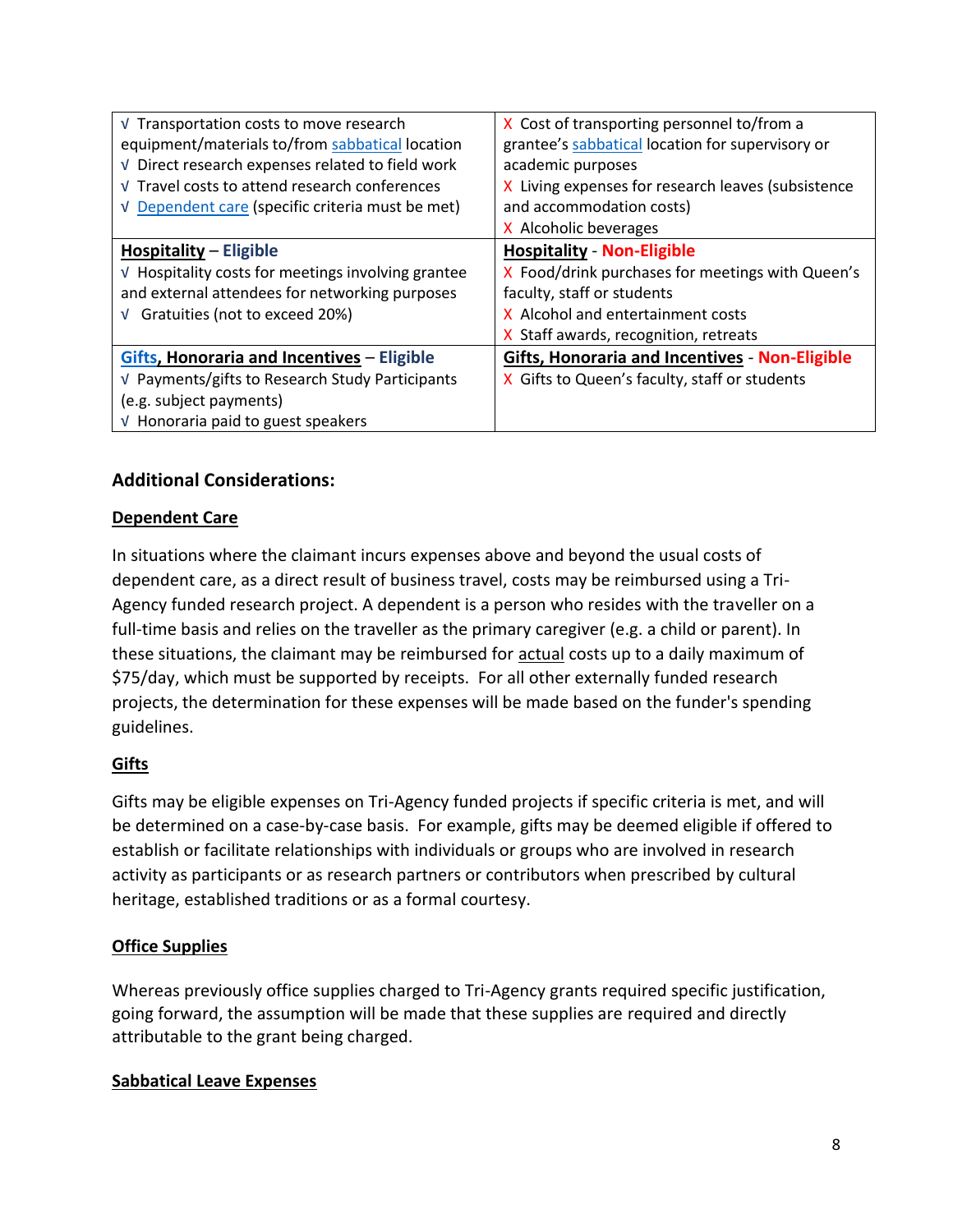The following is additional guidance related to sabbatical leave expenses for Tri-Agency funded research projects:

Expenses incurred to conduct research fieldwork outside of the sabbatical location are eligible and may include travel, accommodation and meal expenses.

Expenses related to research conferences attended while on sabbatical leave are also eligible and may include the cost of the conference registration, travel, and meals (if not provided at conference).

Living expenses incurred in the sabbatical location (e.g. accommodation, meals) are not eligible expenses.

For all other externally funded research projects, the determination for these expenses will be made based on the funder's spending guidelines.

#### **Travel and Travel-Related Subsistence**

The directive on **Travel and Travel-Related Subsistence** expenditures continues to require i) the affiliation of the traveler(s) with the funded research/activities and ii) the grant-related purpose for the travel. As such, this information is still required when submitting travel expense claims.

## **WHO DETERMINES IF AN EXPENSE IS ELIGIBLE?**

Research Accounting staff will use their experience working with Tri-Agency funded grants, the [Agreement on the Administration of Agency Grants and Awards by Research Institutions,](http://www.science.gc.ca/eic/site/063.nsf/eng/h_56B87BE5.html?OpenDocument) program/funding opportunity literature, any relevant agency agreements (if applicable), the [TAGFA,](https://www.nserc-crsng.gc.ca/InterAgency-Interorganismes/TAFA-AFTO/guide-guide_eng.asp#3) the **TAGFA Supplement** and institutional policies and procedures to determine whether an expense is eligible on a Tri-Agency funded grant. If the requestor does not agree with the assessment, the **Internal Dispute Resolution Process** will be applied, detailed as follows:

- i) The *Research Accounting Administrator* reviews research expenses to ensure compliance requirements have been met, prior to payment.
- ii) If compliance requirements have been met, the research expense is submitted for payment and the process is complete. If compliance requirements have not been met, the research expense is returned to the requestor, supported by a justification. Additional information or documentation may be requested, or if the expense is deemed ineligible, another source of funds may be suggested to pay for the expense. If the requestor disagrees with the expense ruling, proceed to step iii).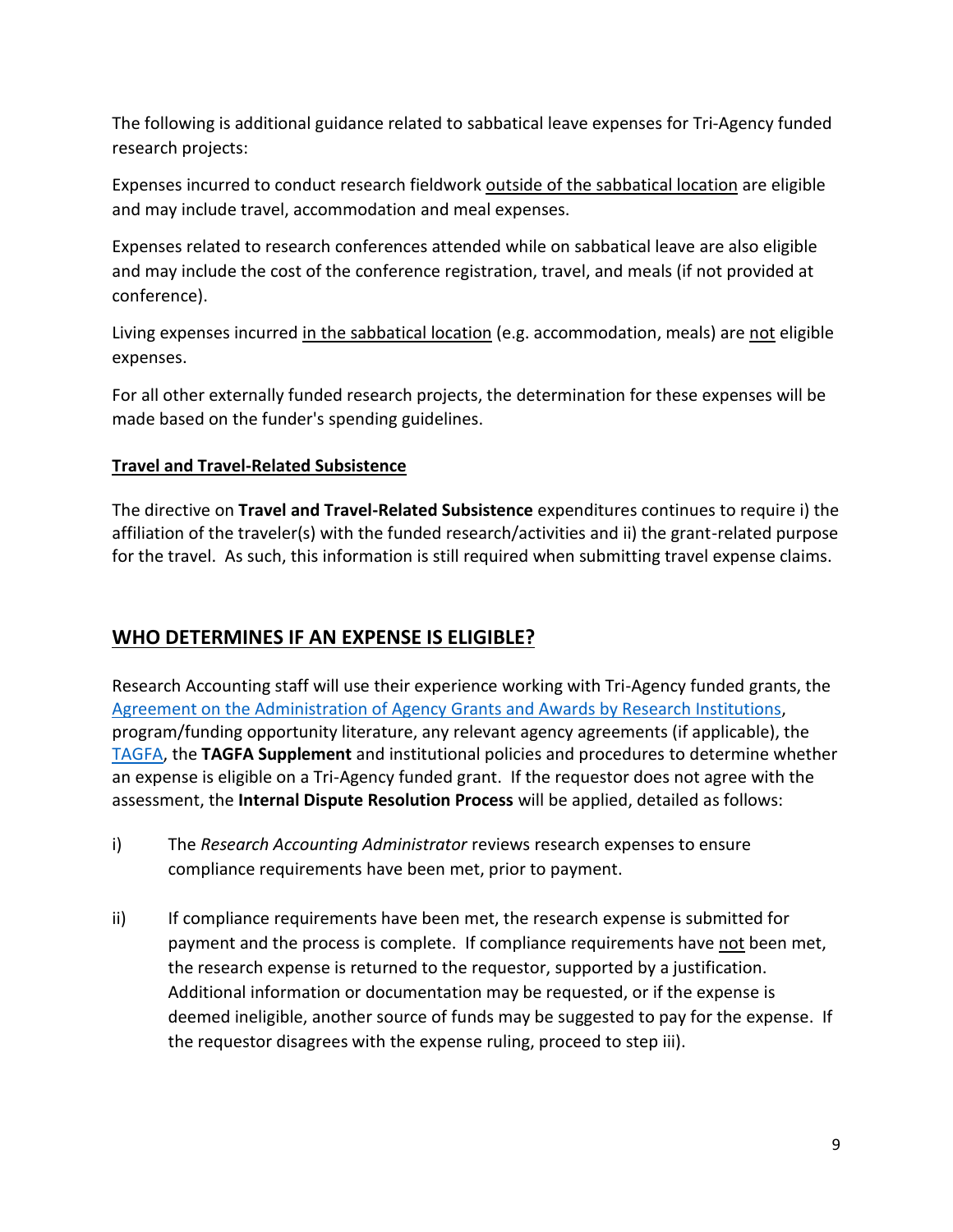- iii) If the requestor disagrees with the expense ruling, the request will be forwarded to the *Associate Director, Research Accounting*.
- iv) The *Associate Director, Research Accounting* will review the expense details and the expense ruling provided. After additional consideration of the expense claim, the *Associate Director, Research Accounting* will make a final ruling. The final ruling will be sent to the requestor, supported by a justification. The *Controller* and the *Associate Dean of Research* for the related Faculty will be copied on the final ruling.

## **OTHER FINANCIAL MATTERS**

**Annual financial reporting:** Statements of account (i.e. Form 300s) are due to the Tri-Agencies on an annual basis, by June 30th of each year. **Final** Form 300s are also a requirement of most grant funds, once the grant has ended. Research Accounting staff are responsible for preparing and approving all Form 300s. Grant recipients are also responsible for reviewing and approving all Form 300s. Research Accounting staff must submit the competed and approved Form 300s directly to the Tri-Agencies.

**Authorization of grant expenditures:** The grant recipient (PI) may choose to delegate authority to another individual by submitting an approved [FIN-FRM-0008R Signing Authority & Research](https://www.queensu.ca/financialservices/sites/webpublish.queensu.ca.finwww/files/files/forms/FIN-FRM-008R_Signing%20Authority_Access_Research.pdf)  [Reports Access Research Funds form.](https://www.queensu.ca/financialservices/sites/webpublish.queensu.ca.finwww/files/files/forms/FIN-FRM-008R_Signing%20Authority_Access_Research.pdf) All grant expenditures must be authorized by the grant recipient or an authorized delegate and must represent one-over-one approvals.

**Availability and payment of funds:** The Tri-Agencies may defer or suspend grant installments if parliamentary appropriations are reduced or cancelled; or if the need for funds is not demonstrated. All payment conditions detailed in the program/funding opportunity literature must be met.

**Change of primary administering institution:** Grant recipients should notify [Research Services](https://www.queensu.ca/vpr/contact-us) if they would like to relocate their grant to another institution. Upon notification, Research Services staff will help facilitate this request via a [Grant Amendment Form,](https://www.nserc-crsng.gc.ca/_doc/Tri-Agency/TAFAG/Grant_Amendment_Form_e.pdf) which must be submitted to the appropriate agency for approval.

**Changes to individuals on the grant team:** Grant recipients must complete a [Grant](https://www.nserc-crsng.gc.ca/_doc/Tri-Agency/TAFAG/Grant_Amendment_Form_e.pdf)  [Amendment Form](https://www.nserc-crsng.gc.ca/_doc/Tri-Agency/TAFAG/Grant_Amendment_Form_e.pdf) to request a change to individuals on the grant team, who must meet applicable eligibility requirements detailed in the program and funding opportunity literature as well as in any relevant agency agreements (if applicable). The completed form should be forwarded to [Research Services](https://www.queensu.ca/vpr/contact-us) staff who will help facilitate this request and submit the completed and approved form to the appropriate agency for approval.

**Continuing eligibility:** Grant recipients are responsible for ensuring they continue to meet eligibility requirements and should notify [Research Services](https://www.queensu.ca/vpr/contact-us) of any change to their eligibility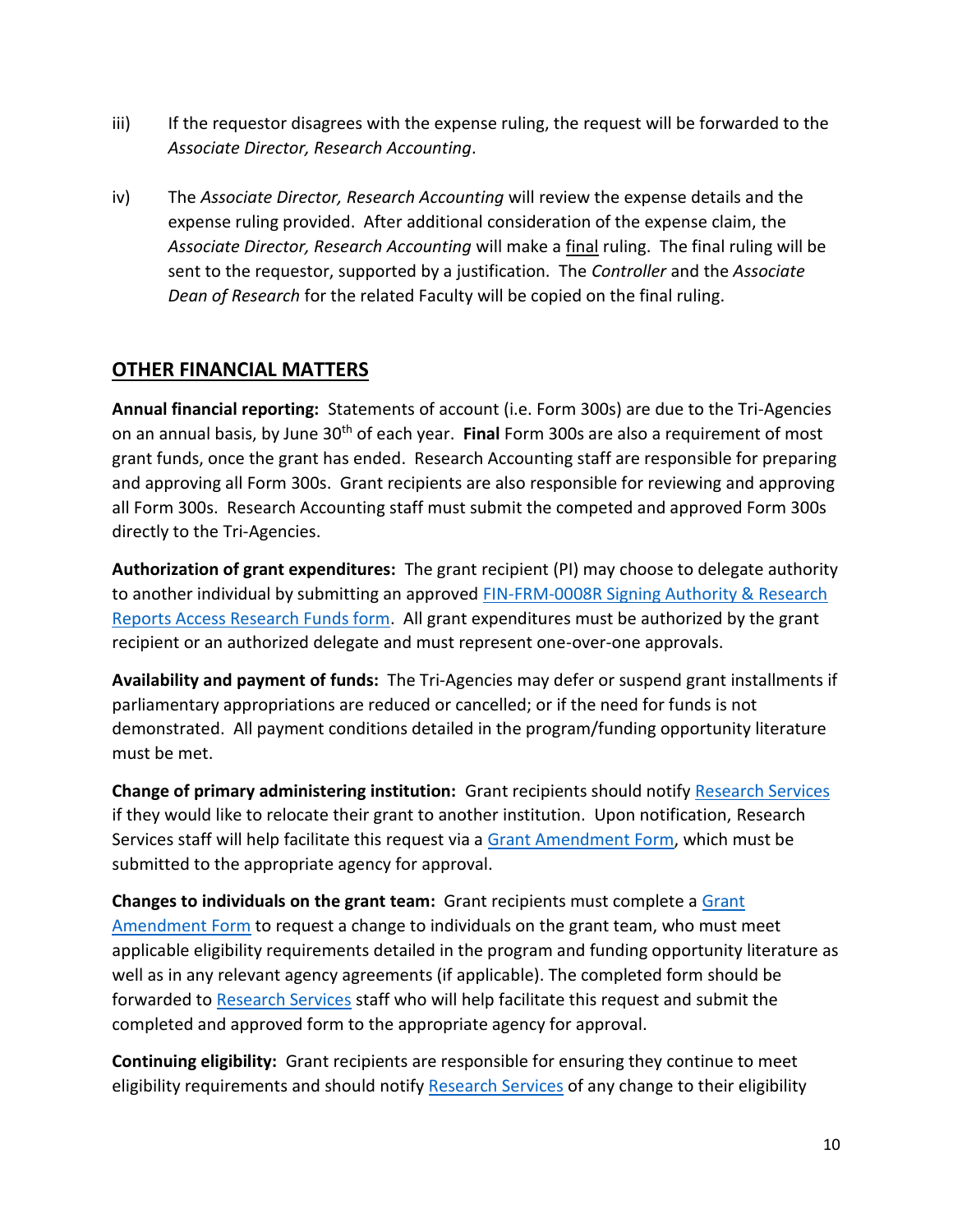status. Research Services staff will conduct an annual eligibility confirmation exercise to verify that grant recipients remain eligible to hold Agency funded grants.

**Deferral of grant instalments:** Deferrals extend the authority to use grant funds (without additional funding) for a maximum of two years by postponing the scheduled release of funds and in turn, the project end date. The Tri-Agencies may choose to defer a grant recipient's next instalment upon reviewing the Form 300 if the use of funds has not been justified. The grant recipients may also request a deferral of grant funds for a maximum of 2 years, by completing a [Grant Amendment Form.](https://www.nserc-crsng.gc.ca/_doc/Tri-Agency/TAFAG/Grant_Amendment_Form_e.pdf) Completed forms should be submitted to [Research Services](https://www.queensu.ca/vpr/contact-us) who will help facilitate this request and submit it to the appropriate agency for approval.

**Deviation from the proposed budget:** Unless otherwise specified in the program or funding opportunity specific literature or any agency agreements (if applicable), grant recipients may deviate from the proposed research activities as long as they use the grant for the broad purpose for which it was originally awarded.

**Direct vs. indirect costs:** Tri-Agency grant funds must contribute to the direct costs of research, and the benefits from their use must be directly attributable to the research activities. Indirect costs of grant activities can only be covered when permitted by the funding opportunity.

**Extension period for the authority to use grant funds:** Refer to **Part 3: Financial Matters-Extension period for the authority to use grant funds** section in the [TAGFA](https://www.nserc-crsng.gc.ca/InterAgency-Interorganismes/TAFA-AFTO/guide-guide_eng.asp) for the automatic extension periods applied to some funding opportunities by the Tri-Agencies. To request an approved extension, the grant recipient must submit a completed [Grant Amendment Form](https://www.nserc-crsng.gc.ca/_doc/Tri-Agency/TAFAG/Grant_Amendment_Form_e.pdf) to [Research Services](https://www.queensu.ca/vpr/contact-us) who will help facilitate this request and submit the form to the appropriate agency for approval.

**Leaves (grant recipients):** Grant recipients may be able to retain a Tri-Agency grant in their name while taking an approved leave, as long as certain conditions are met. In addition, students and postdoctoral fellows may be eligible for paid maternity/parental leave supplements. Refer to [Part 5: Provision for leaves from grant activities](https://www.nserc-crsng.gc.ca/InterAgency-Interorganismes/TAFA-AFTO/guide-guide_eng.asp) in the TAGFA.

**Over-expenditures:** The Tri-Agencies assume no responsibility for over-expenditures or overcommitments. Refer to the [Research Project Over-Spending and Pre-Spending Approval](https://www.queensu.ca/secretariat/policies/research-policies/research-administration-policy/research-project-over-spending-and-pre)  [Procedure](https://www.queensu.ca/secretariat/policies/research-policies/research-administration-policy/research-project-over-spending-and-pre) for details regarding the treatment of unresolved overspending.

**Oversight of the appropriate use of grant funds**: Queen's University officials have the authority to withhold or withdraw approval of expenditures from the grant if the expense is not an appropriate use of grant funds, is not clearly related to the funded research activities, or if the expense contravenes agency or institutional policy, or a term/condition of the grant.

**Ownership of items:** Ownership of all items, including equipment purchased with Tri-Agency funds is the property of Queen's University. As owner, the administering institution is responsible for ensuring that the items are used to support the grant recipients' funded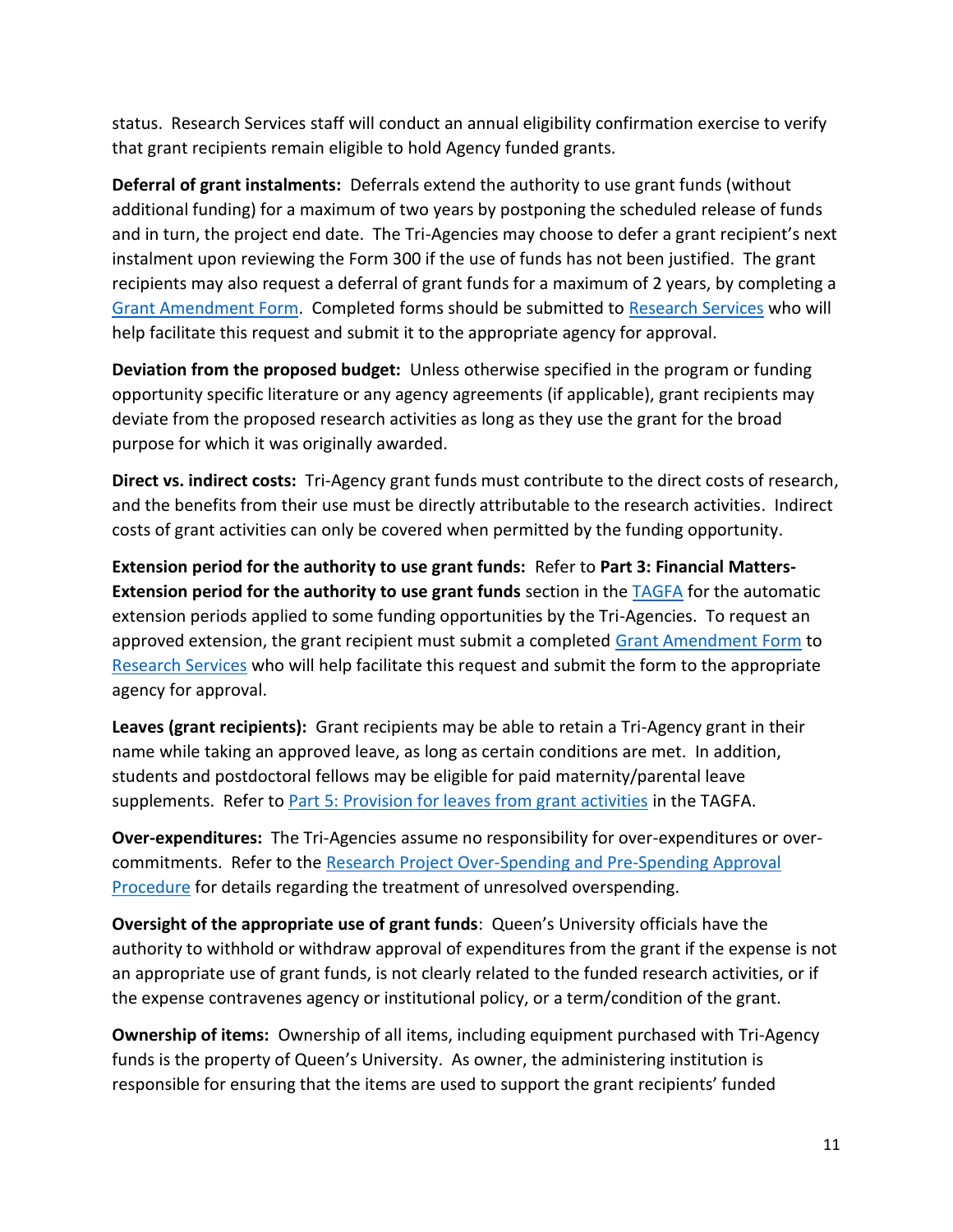research/activities. The administering institution may transfer ownership of items through a gift or sale. Proceeds from the sale of items should be used for research-related purposes.

**Postdoctoral Fellows:** Refer to Queen's University's [Policy on Postdoctoral Fellows](http://www.queensu.ca/humanresources/policies/postdoctoral-fellows) (PDFs) for the definition and term of PDFs. PDFs are considered to be those individuals who are designated as such by external funding agencies or those who are within five years of completion of their doctoral degree. This five year period may be delayed by circumstances requiring a break in research career, e.g. by parental responsibilities. Persons within five years of completion of their doctoral degree need not necessarily be designated a PDF, but could accept a contract research position at the University. Researchers who have held a doctoral degree for more than five years are normally considered contract employees and their employment at Queen's University is governed by the "Terms and Conditions of Employment of Persons Employed on Grants and Contracts".

**Residual balances:** For CIHR grants and awards, any residual balance remaining at the end of the grant or award, must be returned to the Tri-Agencies. For NSERC and SSHRC grants, any residual balance remaining at the end of the grant may be transferred to the **General Research Fund** if specific conditions are met, upon approval by the relevant agency. Please note the [General Research Fund](http://www.science.gc.ca/eic/site/063.nsf/eng/h_5429D5A5.html?OpenDocument) is not applicable to some NSERC and SSHRC programs. In these cases, remaining funds must be returned to the Tri-Agencies.

**Retroactive expenses:** Eligible expenses committed during the retroactive period may be paid from the grant during the active grant period, including the authority to use funds period.

**Termination of grant:** Grant recipients must complete a [Grant Amendment Form](https://www.nserc-crsng.gc.ca/_doc/Tri-Agency/TAFAG/Grant_Amendment_Form_e.pdf) to request a termination of a grant. The completed form should be forwarded to [Research Services](https://www.queensu.ca/vpr/contact-us) staff who will help facilitate this request and submit the completed and approved form to the appropriate agency for approval.

**Transfer of equipment:** Grant recipients must obtain the appropriate approvals in order to transfer research funded equipment purchased with Tri-Agency funds to another institution. Refer to [Tracking Moveable Assets and Processes](https://www.queensu.ca/financialservices/procedures/tracking-moveable-assets) for additional details.

**Transfer of funds:** Transfers of grant funds to/from an eligible institution may be completed when appropriate, using an approved **Transfer of funds** Letter. For [guidance](https://www.queensu.ca/vpr/resources/transfer-grant-funds) on this process, contact your Post Award Research Facilitator in **[Research Services](https://www.queensu.ca/vpr/contact-us)**. Funds must be directly related to the funded research activities. The Transfer of Funds letter must be approved by the grant recipient and appropriate authorized parties.

## **TRI-AGENCY CONTACT DETAILS**

Tri-Agency contact details are as follows: